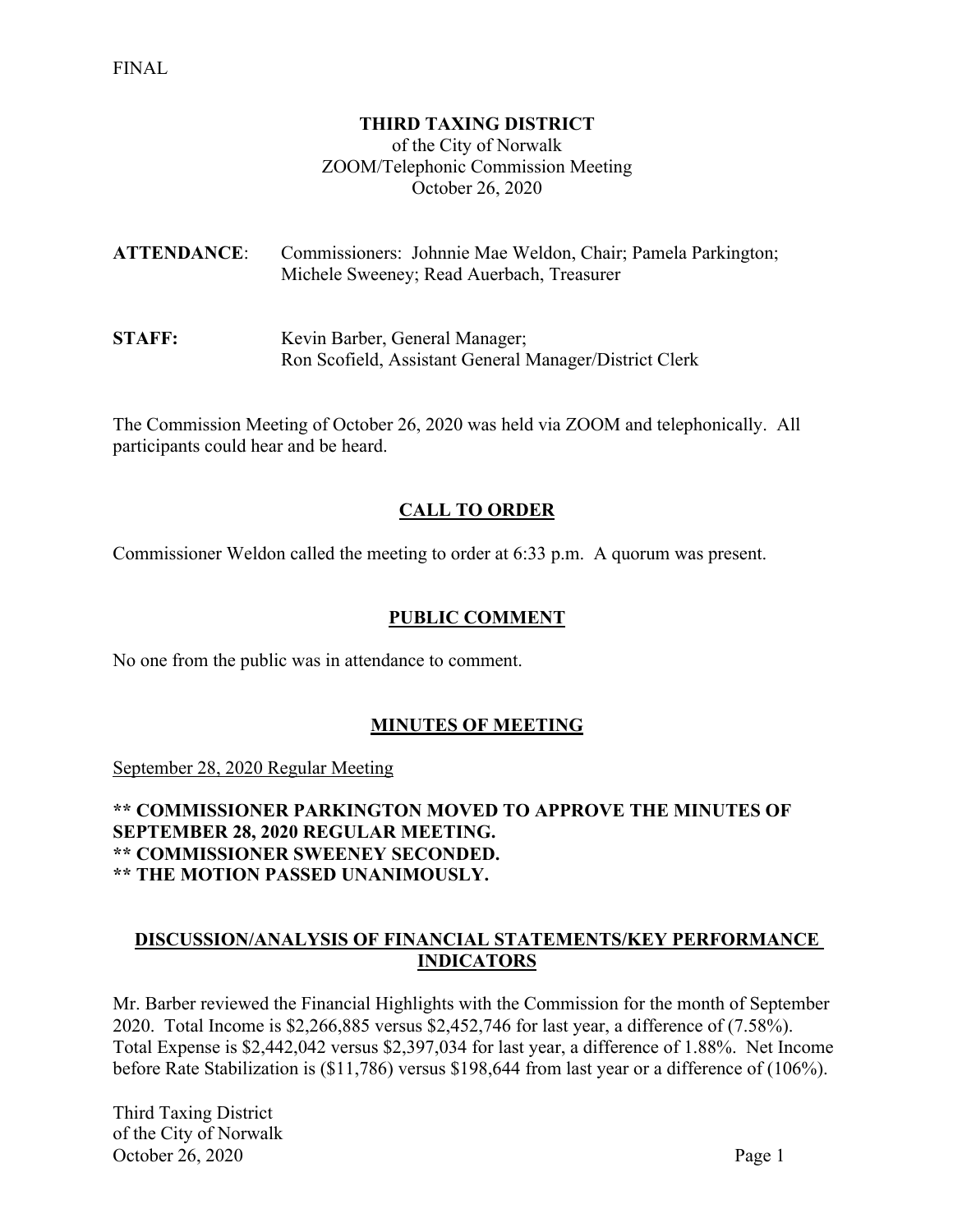## FINAL

Net Income after Rate Stabilization is (\$30,820) versus \$294,493 for last year, a difference of  $(110\%).$ 

Total cash balance on hand is \$6,914,275. Of this, the Capital Improvement Fund is \$2,451,434. Current outstanding principal balance with CMEEC is \$3,224,037.

Mr. Barber reviewed the P&L for the Electric Department. On the Income side the budget is under budget in almost all categories due to the pandemic. Under the Expense side, Customer Accounts & Service (900-00) is over-budget at this time due to expenses for Cogsdale CSM (billing system) which will level out over the fiscal year. Overall, TTD's investments are back to pre-COVID levels.

The P&L for the District is in good shape. The rent for the Firehouse has been received and will be reflected in next month's financials. The only item that is currently over-budget is the Cemetery Association but should level out by the end of the fiscal year.

KPI's: Mr. Barber reviewed the KPI's with the Commission and they remain consistent. He did point out that #3 Outstanding Receivables (greater than 90 days) is at \$52,626 which is a small increase over last month. This is directly related to the COVID-19 pandemic. He and Mr. Scofield will continue to monitor the situation.

RSF: The current balance of the RSF (Rate Stabilization Fund) is \$4,052,122 and is starting to head in a downward trend over the next five years. The five-year forecast that was received from CMEEC showed some changes in transmission costs that is driving the overall cost up which then drives the RSF down.

# **LIBRARY BUDGET DISCUSSION**

The Commission was not prepared at this time to discuss the library's budget and motioned to table the discussion to a future meeting.

### **\*\* COMMISSIONER SWEENEY MOVED TO TABLE THE LIBRARY BUDGET DISCUSSION TO A MEETING SOMETIME IN THE FUTURE. \*\* COMMISSIONER WELDON SECONDED. \*\* THE MOTION PASSED UNANIMOUSLY.**

The Commission will let staff know when they would like to have this item on a future agenda.

# **CHRISTMAS TREE LIGHTING**

Staff has spoken with David Riss (Greyskye Marketing) about the best way to handle a virtual Christmas Tree Lighting. After discussion, Mr. Riss and staff believes that conducting a live virtual tree lighting is outside the realm of comfort for Third Taxing District. It was felt that the best way would be to create a video, which would follow the script from past years, including

Third Taxing District of the City of Norwalk October 26, 2020 Page 2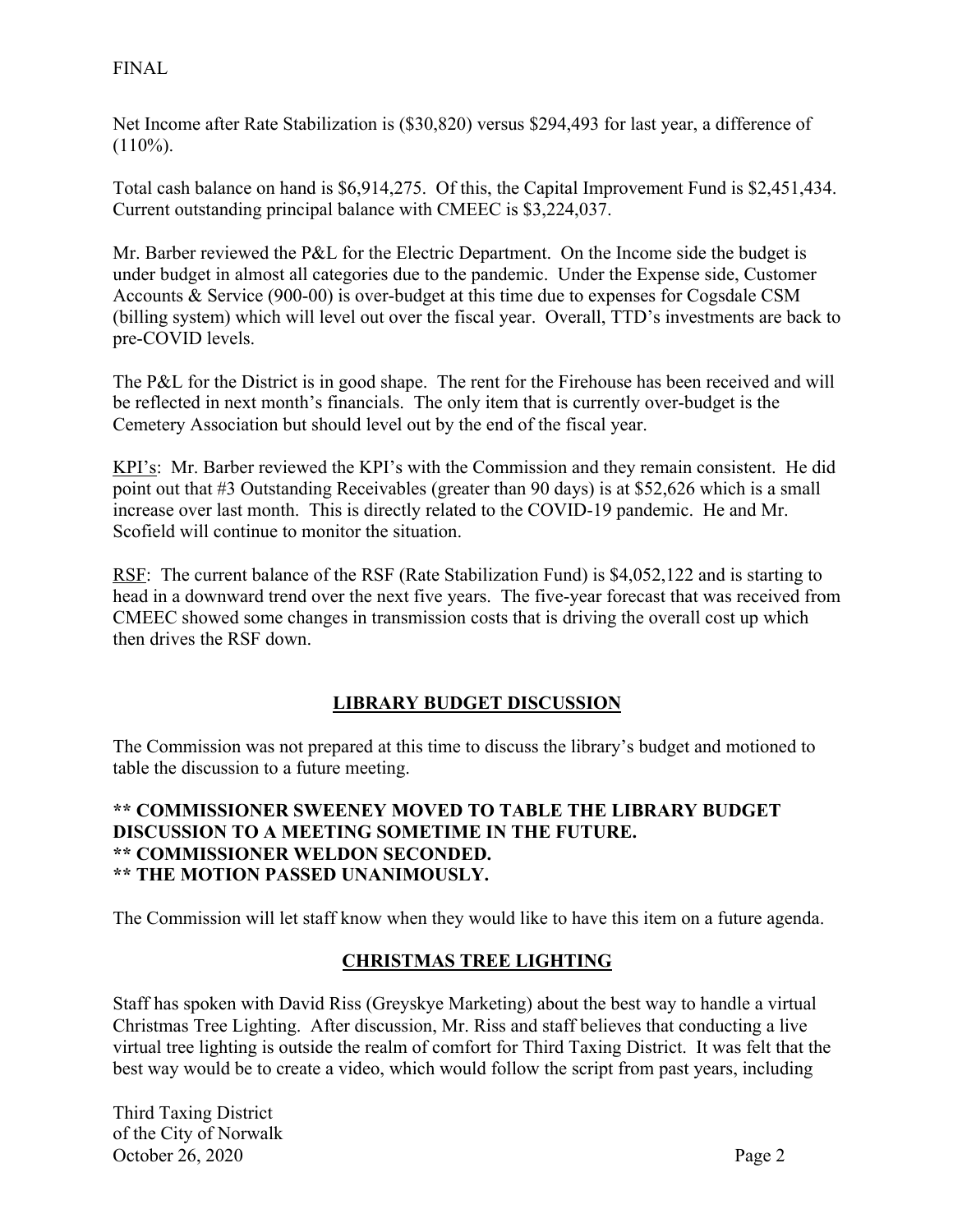greetings from the Commission, the Mayor and Santa Claus, as well as lighting the tree. The video would be uploaded to the website and released for Sunday, December 6th, the day that the tree lighting would normally take place.

# **COVID-19 UPDATE**

Third Taxing District's lobby has now been open for the past 2-3 weeks. Customers entering the building are required to wear masks and only two customers are permitted to be in the lobby at the same time.

Receivables Update: Overall, Third Taxing District is doing well. For August, which was a summer month, the usage and monthly billing was a lot higher than September. With the new billing for September being lower, TTD is doing better overall on the receivables. Staff is still working with customers on payment arrangements.

# **PENSION COMMITTEE REPORT**

The Third Taxing District Pension Committee met on October 15, 2020 with Hooker and Holcombe (TTD's Pension Fund Managers) to review the pension fund. Mr. Meisner (Hooker and Holcombe) said that the market in general has made a quick comeback from the COVID-19 situation. It has taken only 126 trading days to recover.

TTD's portfolio as of September 30, 2020 has fully recovered. The portfolio is up 5.48% from inception and the future looks bright as we head into election day. Mr. Meisner is pleased with the way the portfolio is responding.

The Committee will meet again in January 2021 to review year-end results.

# **CMEEC UPDATE**

Mr. Barber updated the Commission on CMEEC.

- The CMEEC Board has indicated that the new CEO, Dave Meisinger, who has been in place for approximately ten months is doing a very good job.
- CMEEC has gone through some advanced refinancing of some debt which will provide some savings to CMEEC and its members in the coming one to two years.
- CMEEC completed their Strategic Plan via ZOOM over the last six months and was adopted by the CMEEC Board of Directors at their October Board meeting.
- No updates on the pending criminal trials of the former CMEEC CEO and Board members. They have been delayed until Spring due to COVID-19.

Third Taxing District of the City of Norwalk October 26, 2020 Page 3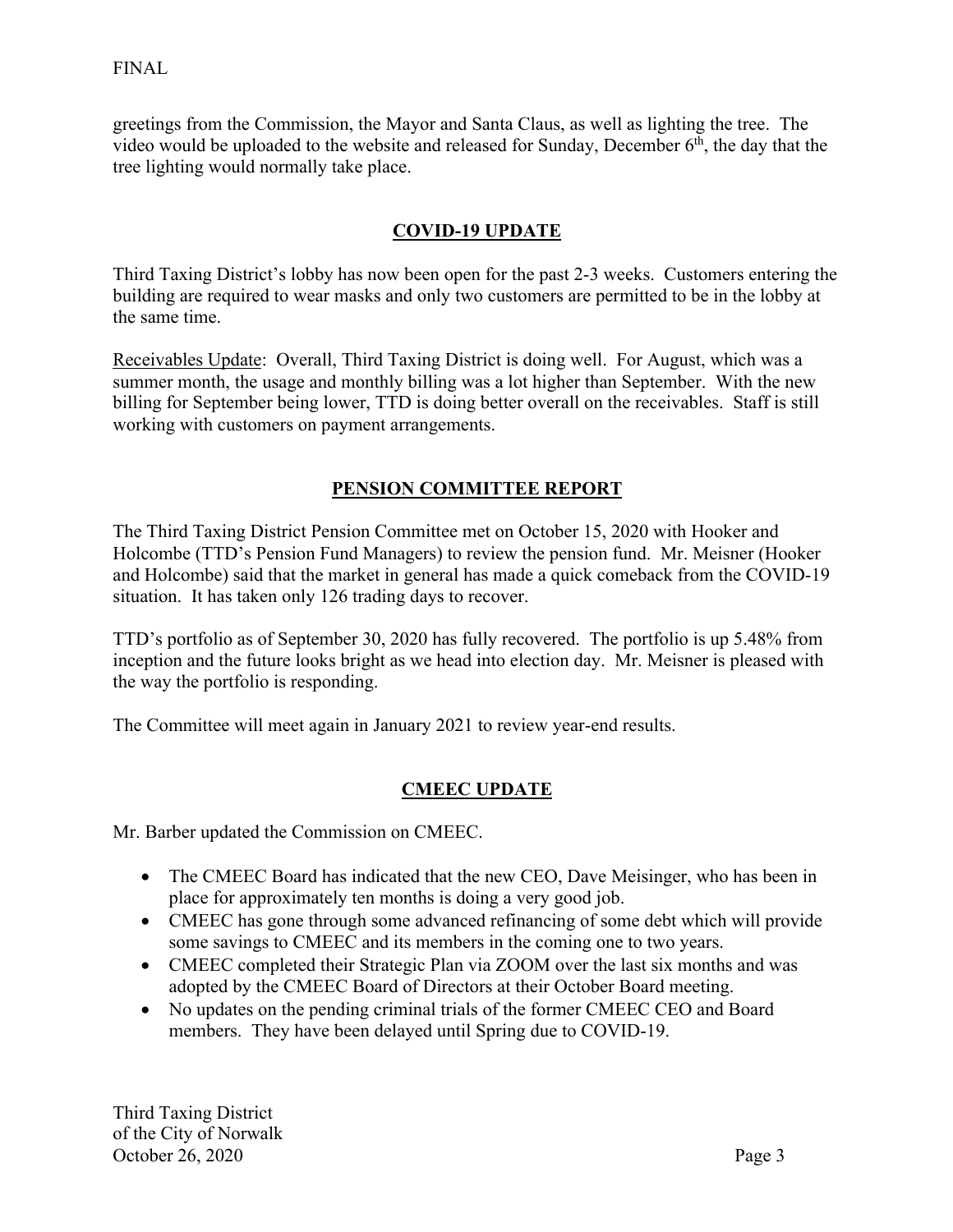# **GENERAL MANAGER'S REPORT**

Health Insurance Upcoming Renewal: Third Taxing District has received updates to the cost for the health insurance. As with every year, the current plan is no longer offered and TTD was offered a replacement plan that is comparable. The main issue with the new plan is that the deductible will be increased. The cost for the plan is a minimal increase of less than 2%. Management is currently reviewing the plan with the union and advising them of what management's recommendation will be. Management will be meeting with the union rep on Tuesday, October 27, 2020 to discuss.

Mr. Barber believes he will need to call a special meeting of the Commission within the next couple of weeks in order to get a decision/approval of any plan as the new plan year begins on December 1, 2020.

# **EXECUTIVE SESSION**

• Performance Review (Assistant General Manager) [Exemption Sec. 1-200(6)(A)]

### **\*\* COMMISSIONER PARKINGTON MOVED TO ENTER INTO EXECUTIVE SESSION TO DISCUSS THE PERFORMANCE REVIEW FOR THE ASSISTANT GENERAL MANAGER UNDER EXEMPTION SEC. 1-200(6)(A). \*\* COMMISSIONER SWEENEY SECONDED. \*\* THE MOTION PASSED UNANIMOUSLY**.

The Commissioners and Messrs. Barber and Scofield entered into Executive Session at 7:15 p.m.

The Commissioners and Messrs. Barber and Scofield returned to public session at 7:30 p.m.

### **\*\* COMMISSIONER PARKINGTON MOVED TO APPROVE MR. SCOFIELD'S CONTRACT THROUGH 2023 WHICH INCLUDES A 2.5% SALARY INCREASE, ONE YEAR EXTENSION ON HIS CONTRACT AND MEDICAL COVERAGE FOR ITEMS NOT COVERED BY MEDICARE. \*\* COMMISSIONER SWEENEY SECONDED. \*\* THE MOTION PASSED UNANIMOUSLY.**